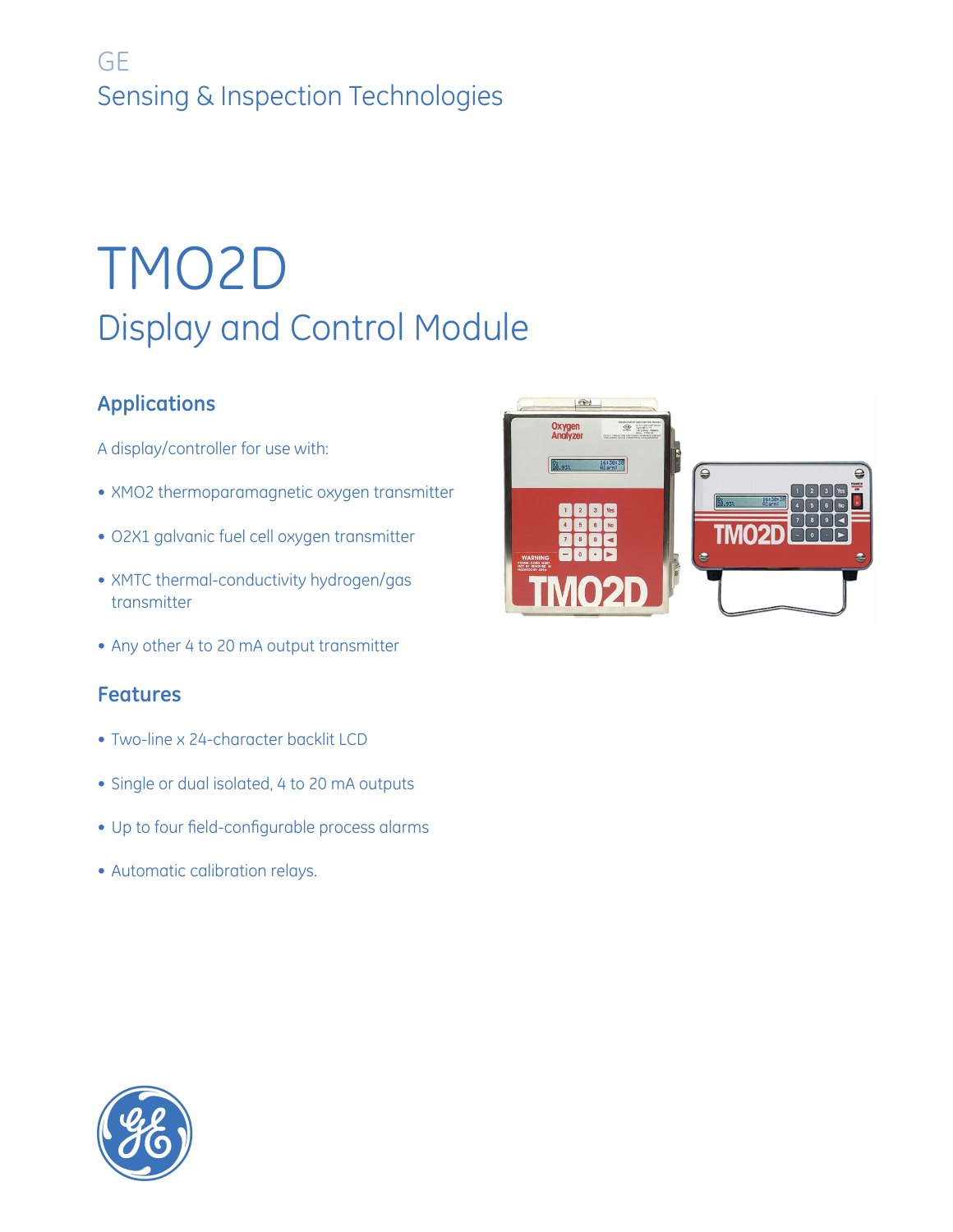## Display and Control Module

The TMO2D is an optional display and control module that enhances the performance and operation of transmitters such as the XMO2, XMTC or O2X1. It provides a two-line x 24-character backlit LCD display, display and option programming via keyboard, recorder outputs, alarm relays, and relays for driving sample system solenoids for automatic zero and span calibration, as well as a 24 VDC power supply for the transmitter. The TMO2D also provides microprocessor-based oxygen signal compensation for improved accuracy for the TMO2 transmitter.







XMO2 thermoparamagnetic oxygen transmitter

XMTC thermal conductivity gas transmitter

O2X1 galvanic fuel cell oxygen transmitter

## Autoverification/ Autocalibration

The TMO2D provides long-term, hands-off operation with this optional feature. When initiated, the TMO2D controls solenoid valves in the sample system to bring zero and span gases to the transmitter. Then TMO2D software compares the calibration gas readings with factory data to verify proper calibration. If an adjustment is necessary, the TMO2D makes corrections automatically and notifies the user via the front panel display and alarm contacts.

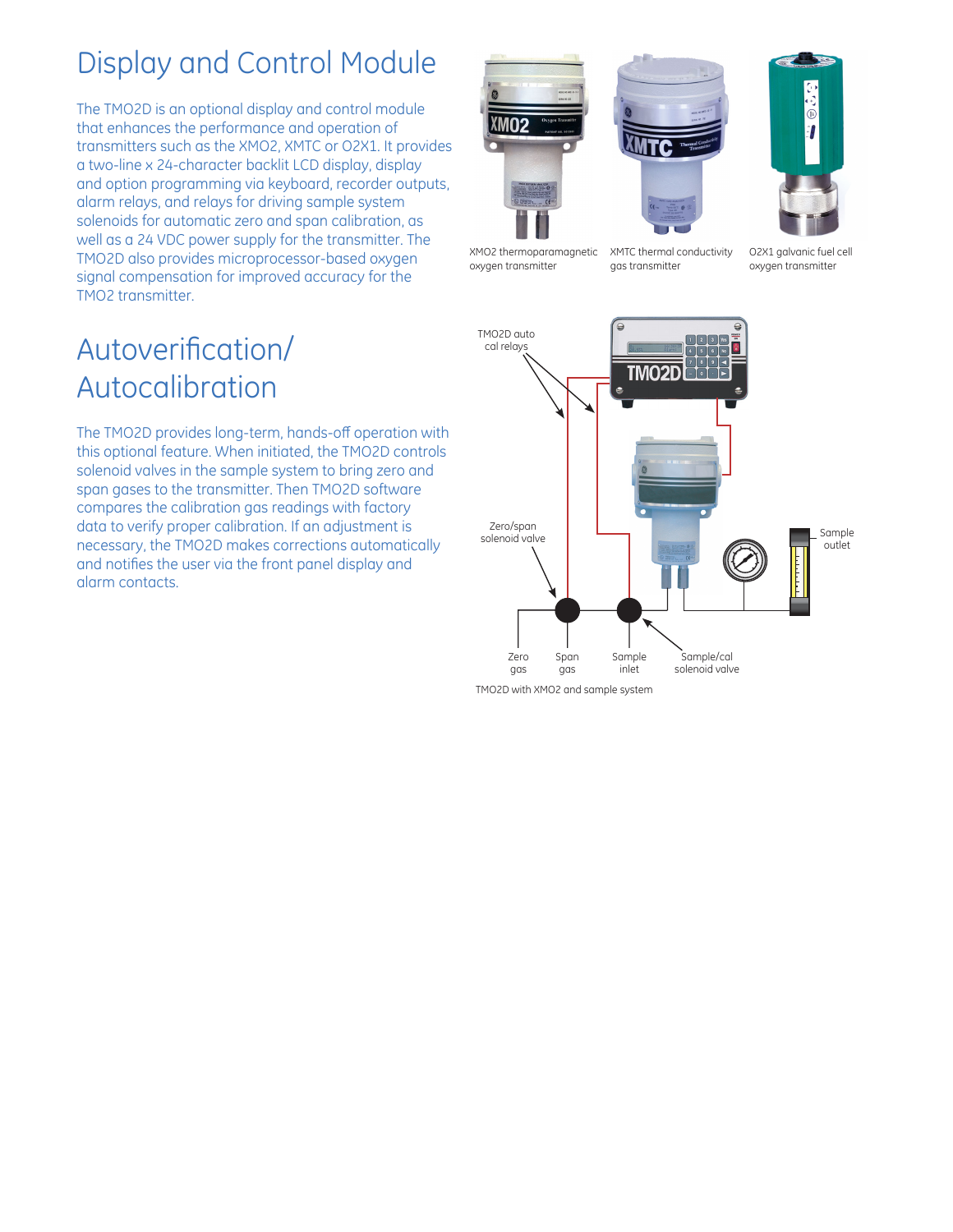## **TMO2D Specifications**

### **Performance**

**System Accuracy** Refer to transmitter specifications

**Electronics Display and Output Accuracy** ±0.1% of span

**Ambient Temperature Eff ect** ±0.05% of full scale per °F (°C)

### **Functional**

#### **Analog Output**

- Standard: Single, isolated 0/4 to 20 mA, 500  $\Omega$ maximum, 12-bit resolution, field programmable
- Optional: Dual, isolated 0/4 to 20 mA, 500  $\Omega$  maximum, 12-bit resolution, field programmable

#### **Alarms**

- Standard: Two Form C, SPDT, 2 A maximum @ 115 VAC, field programmable, 0.01% set-point resolution, 0.05% of span dead band
- Optional: Two hermetically sealed relays for Class I, Division 2 hazardous (classified) locations
- Two standard or hermetically sealed relays for automatic calibration (Auto Cal)

#### **Digital Output**

RS232C serial port

#### **Display**

Two-line x 24-character backlit LCD

#### **Analog Input**

- One 4 to 20 mA input from any transmitter
- Optional second 4 to 20 mA input from TMO2 transmitter

#### **Power**

100/115/220/240 VAC ±10%, 50/60 Hz, 35 W maximum provides 24 VDC, 1 A maximum to transmitter

#### **Temperature**

- Operating: 32°F to 122°F (0°C to 50°C)
- Storage: –4°F to 158°F (–20°C to 70°C)

### **Physical**

#### **Dimensions**

- Rack mount: 5.25 in x 19 in x 9.25 in (133 mm x 483 mm x 235 mm)
- Bench mount: 5.25 in x 9 in x 9.25 in (133 mm x 229 mm x 235 mm)
- Panel mount: 5.25 in x 9 in x 9.25 in (133 mm x 229 mm x 235 mm)
- Weatherproof: 11.25 in x 9.38 in x 4.38 in (286 mm x 238 mm x 111 mm)
- Explosion-proof: Consult factory

#### **Weight**

- Rack mount: 5.4 lb (2.4 kg)
- Bench mount: 7.4 lb (3.4 kg)
- Panel mount:  $4.7$  lb  $(2.1 \text{ kg})$
- Weatherproof: 6.5 lb (3.0 kg)

#### **Environmental**

- General-purpose: rack, bench, panel
- Weatherproof: Type 4X/IP65
- Non-incendive: Rack, panel and stainless steel weatherproof; FM/CSA Class I, Division 2, Groups A,B,C&D

#### **European Compliance**

Complies with EMC Directive 89/336/EEC, 73/23/EEC LVD (Installation Category II, Pollution Degree 2)